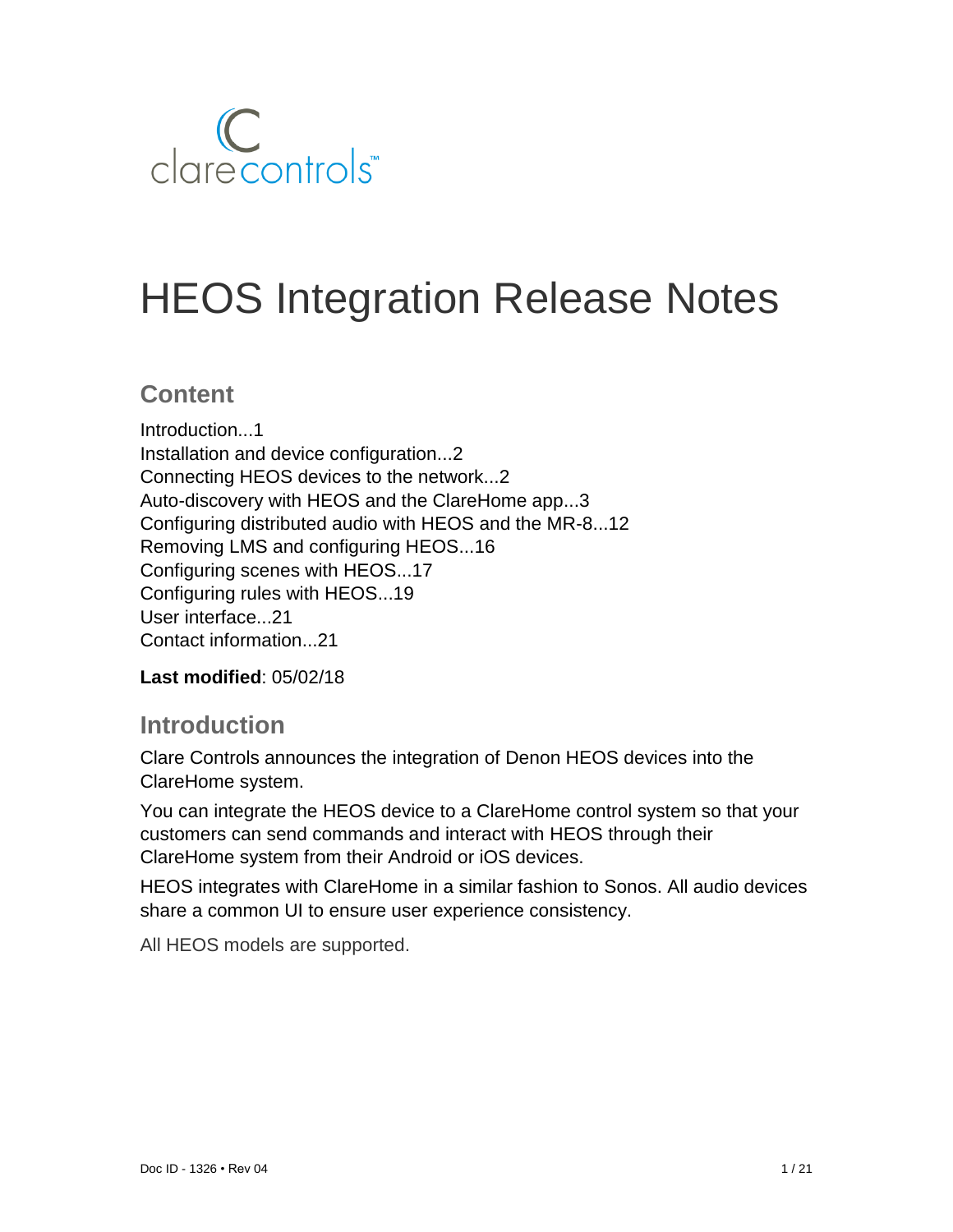#### **Services supported in ClareHome with HEOS:**

- Amazon Music
- Pandora
- iHeart Radio

• Nas Drive

• Radio by TuneIn

• Rhapsody

• Tidal

• Sirius XM • SoundCloud

**Note:** Services not currently supported in the ClareHome app can be saved as HEOS Favorites and called using scenes and rules in the ClareHome app. See "Configuring scenes with HEOS" on pag[e17.](#page-15-0)

#### **HEOS technical notes:**

- A HEOS account is required for HEOS access in the ClareHome app. See "To access HEOS services with the ClareHome app" on page [4.](#page-3-0)
- You must use the HEOS app or software to initially configure your HEOS devices. HEOS must be set up before configuring it with Clare Controls.
- All HEOS playlist names are case sensitive.
- All music services available to HEOS appear on the app. If you have not configured a music service on HEOS, you cannot access it through the Clare Controls HEOS service. For example, Slacker may appear in the music service list, but it is inaccessible unless the Slacker account is configured with HEOS.

## **Installation and device configuration**

The HEOS devices must be connected to the home's Wi-Fi or hard wired to the data network using an Ethernet cable, and then configured according to the HEOS device's documentation. When configuring the HEOS device, you must provide the credentials (username and password) for each desired music service used with HEOS. For example, you must provide HEOS with the username and password of the Slacker account to stream it on the HEOS device.

## **Connecting HEOS devices to the network**

**Note:** This requires the homeowner's HEOS credentials.

Once the devices are connected and configured, add them to ClareHome.

A ClareHome user can add the HEOS device to their system. If they want to use HEOS with their existing CobraNet devices, their integrator must configure the HEOS and CobraNet devices using Fusion.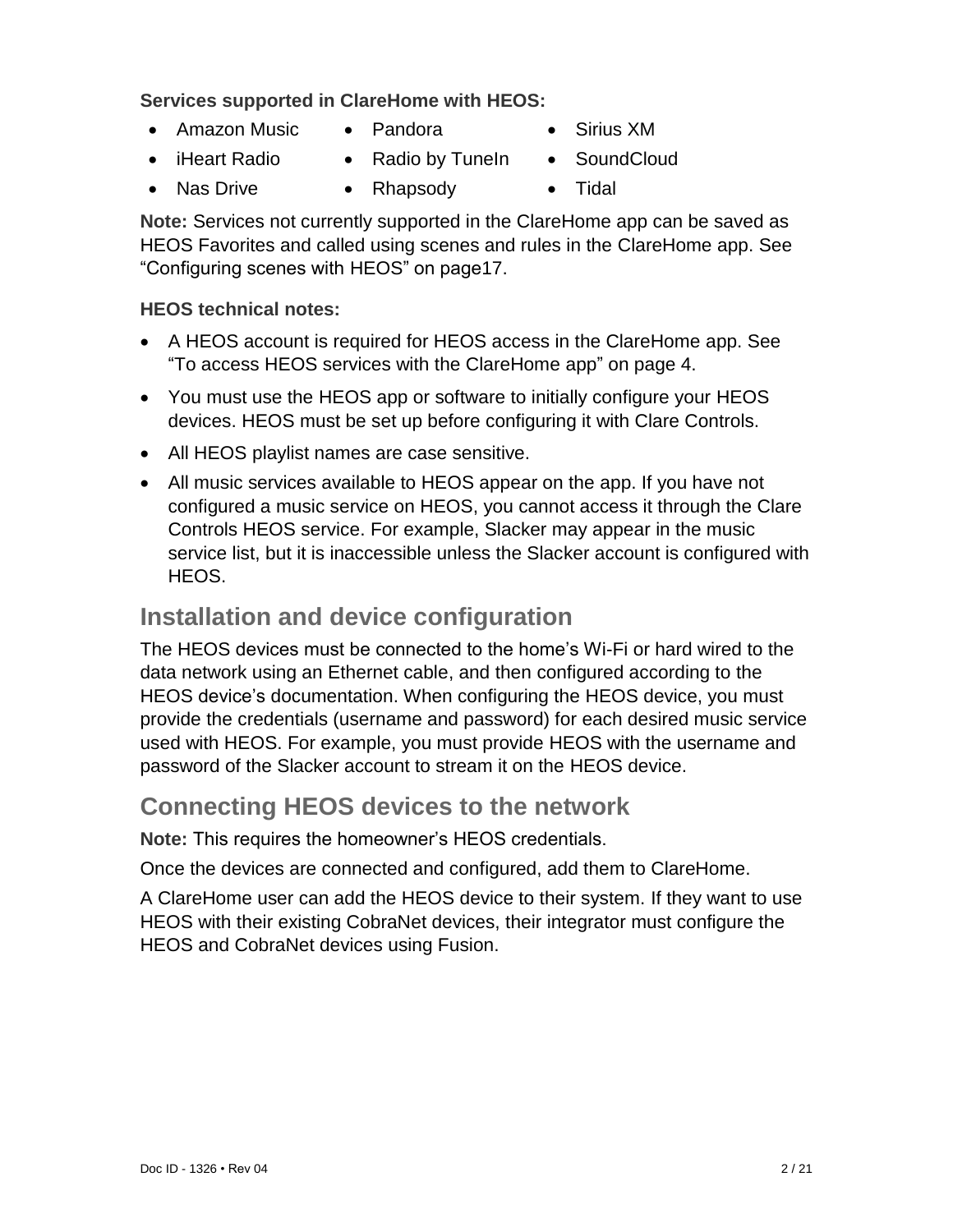# **Auto-discovery with HEOS and the ClareHome app**

The ClareHome app uses auto-discovery to connect to HEOS devices.

**Note:** The HEOS device is auto discovered when it is powered on. To assign a name to the HEOS device, it must be configured in the HEOS app before changes are made in the ClareHome app. If a ClareHome user accesses the ClareHome app or the project is deployed before the HEOS device is configured, it cannot be assigned a name.

**To auto-discover HEOS devices with the ClareHome app:** 

- 1. Configure your HEOS devices with the HEOS app.
- 2. Launch the ClareHome app, and HEOS is ready for use.
- 3. Tap the **Devices Menu** icon  $\ddot{=}$ .
- 4. Tap **Music**.

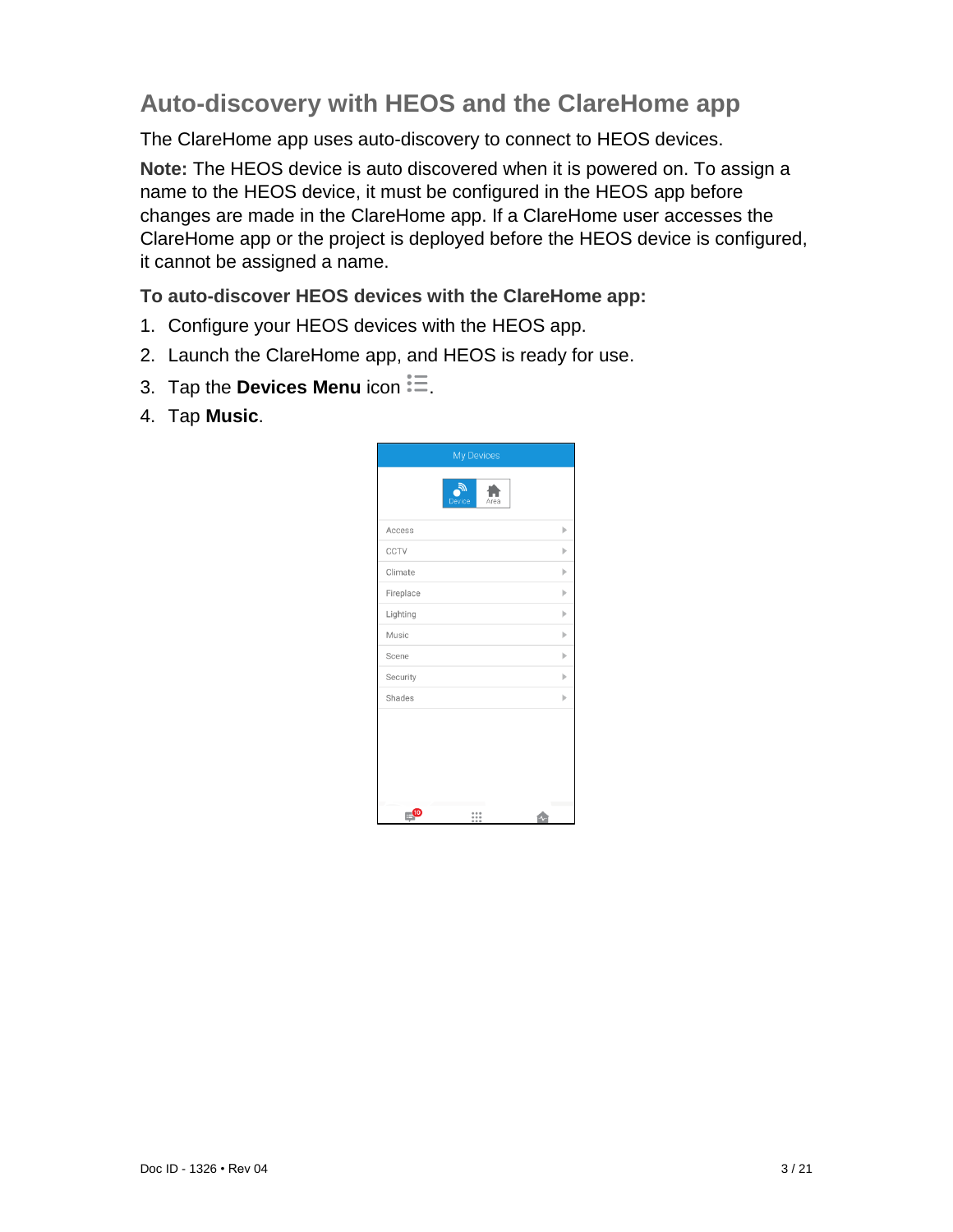5. Your HEOS devices are auto-discovered and functional.

| Ć  |                            | <b>Music</b> |           |
|----|----------------------------|--------------|-----------|
|    | <b>Add New Device Icon</b> |              |           |
| ♪  | Bathroom LMS               |              | $\bf{e}$  |
| L) | Den LMS                    |              | O         |
| ♪  | Garage LMS                 |              | O         |
| J) | Left                       |              | $\bf{O}$  |
| L) | Office LMS                 |              | $\bullet$ |
| J) | Right                      |              | Ô         |
|    |                            |              |           |
|    |                            |              |           |
|    |                            |              |           |
|    |                            |              |           |
|    |                            |              |           |
|    |                            |              |           |
|    |                            |              |           |
|    | E- <sup>10</sup>           | ∷            |           |

6. Tap  $\bullet$  to add the desired device to your space.

**Note:** HEOS devices can only be grouped with other HEOS devices.

<span id="page-3-0"></span>**To authorize your HEOS device:**

**Note:** Before using the HEOS service, you must authorize the device.

1. Tap the music service on your home screen, or, in the Devices music menu. The service has a **Cloud** icon  $\oslash$  displayed to designate that it needs attention and is not fully prepared to communicate with Clare.

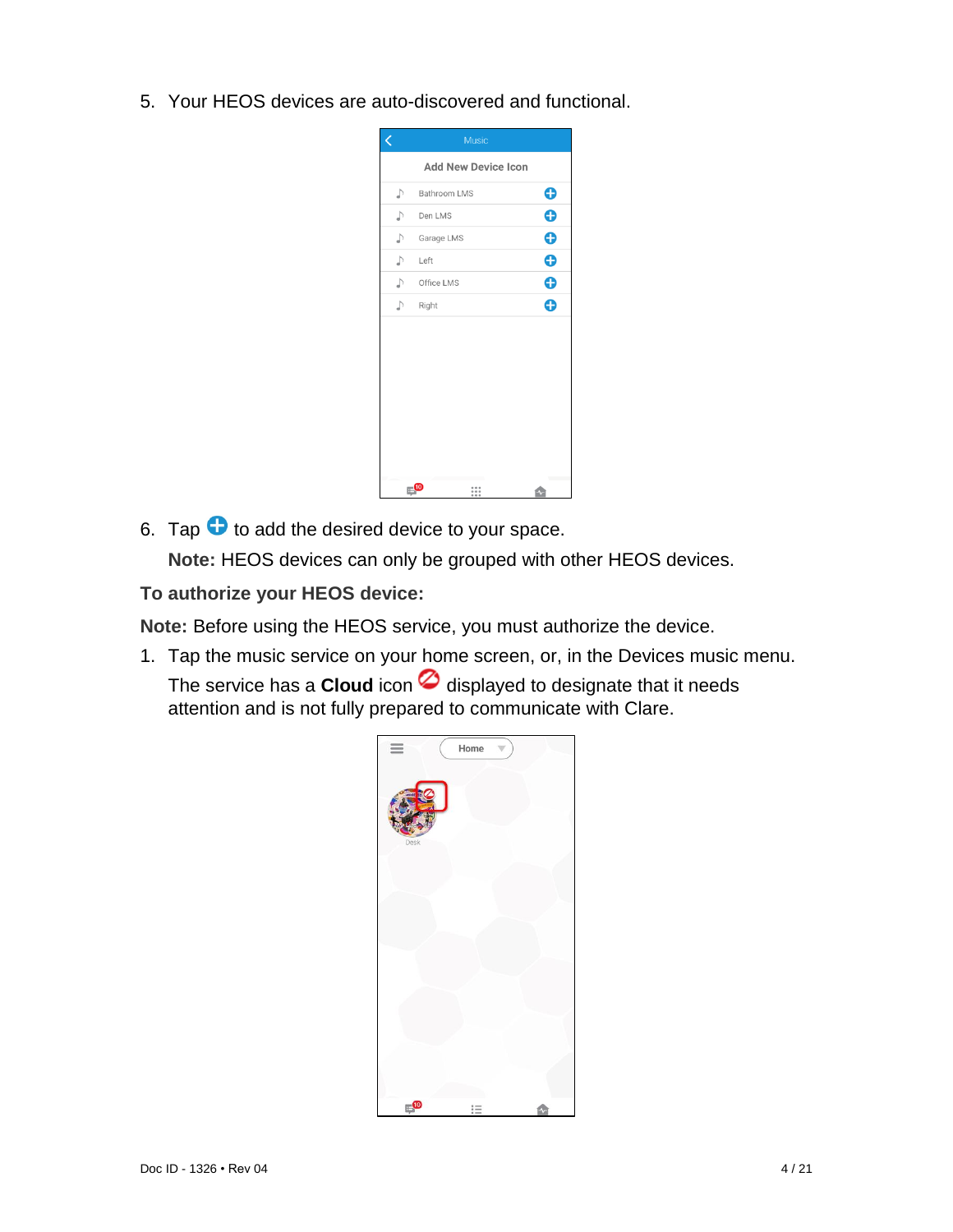2. Enter your credentials, and then tap **Save**.

#### **Notes**

- This requires the homeowner's HEOS credentials.
- The authorization process configures all HEOS devices linked to the account at the same time. The user does not need to do this for each HEOS device.

| <b>Device Authorization</b>                                                                            |  |
|--------------------------------------------------------------------------------------------------------|--|
|                                                                                                        |  |
|                                                                                                        |  |
|                                                                                                        |  |
|                                                                                                        |  |
|                                                                                                        |  |
| Please enter your username and<br>password from when you created your<br>Heos account in the Heos app. |  |
| Username                                                                                               |  |
| Username                                                                                               |  |
| Password                                                                                               |  |
| Password                                                                                               |  |
|                                                                                                        |  |
|                                                                                                        |  |
|                                                                                                        |  |
|                                                                                                        |  |
|                                                                                                        |  |
|                                                                                                        |  |
| Save                                                                                                   |  |

The device page displays, confirming that the device is online.

| <b>Edit Device</b>                                                                  |
|-------------------------------------------------------------------------------------|
| <b>Device Name</b><br>Desk                                                          |
| <b>Device Area</b>                                                                  |
| Desk                                                                                |
| Add an Area<br>Type<br>♪ Denon-HEOS 1<br><b>Status</b><br><b>O</b> Device is online |
| <b>Configure Device</b>                                                             |
|                                                                                     |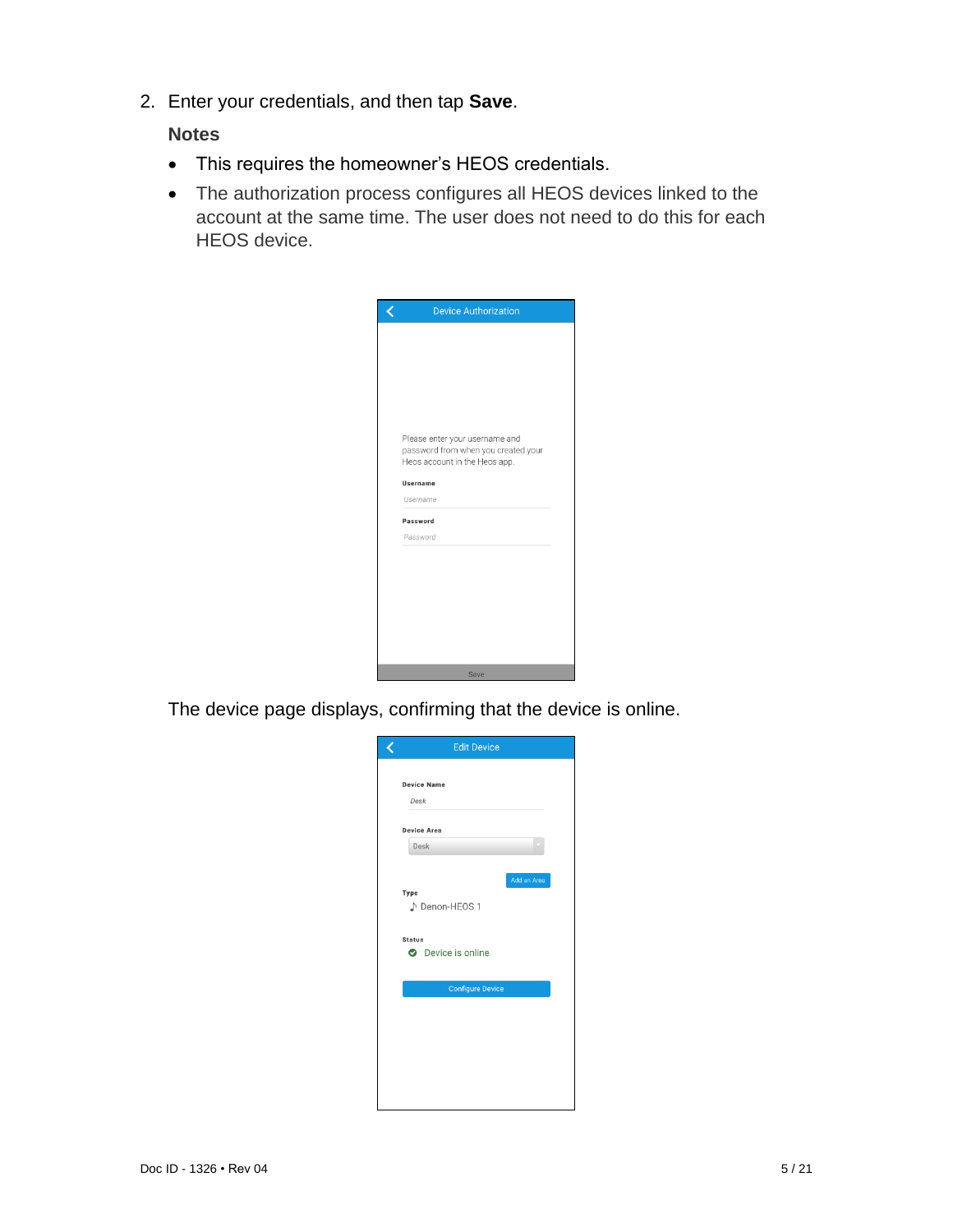3. Return to your ClareHome space, the service no longer displays the **Cloud** icon. The service is now usable.



**To update or change the HEOS credentials for the ClareHome account:** 

1. Launch the ClareHome app, and then tap the Mega Menu icon  $\equiv$ .

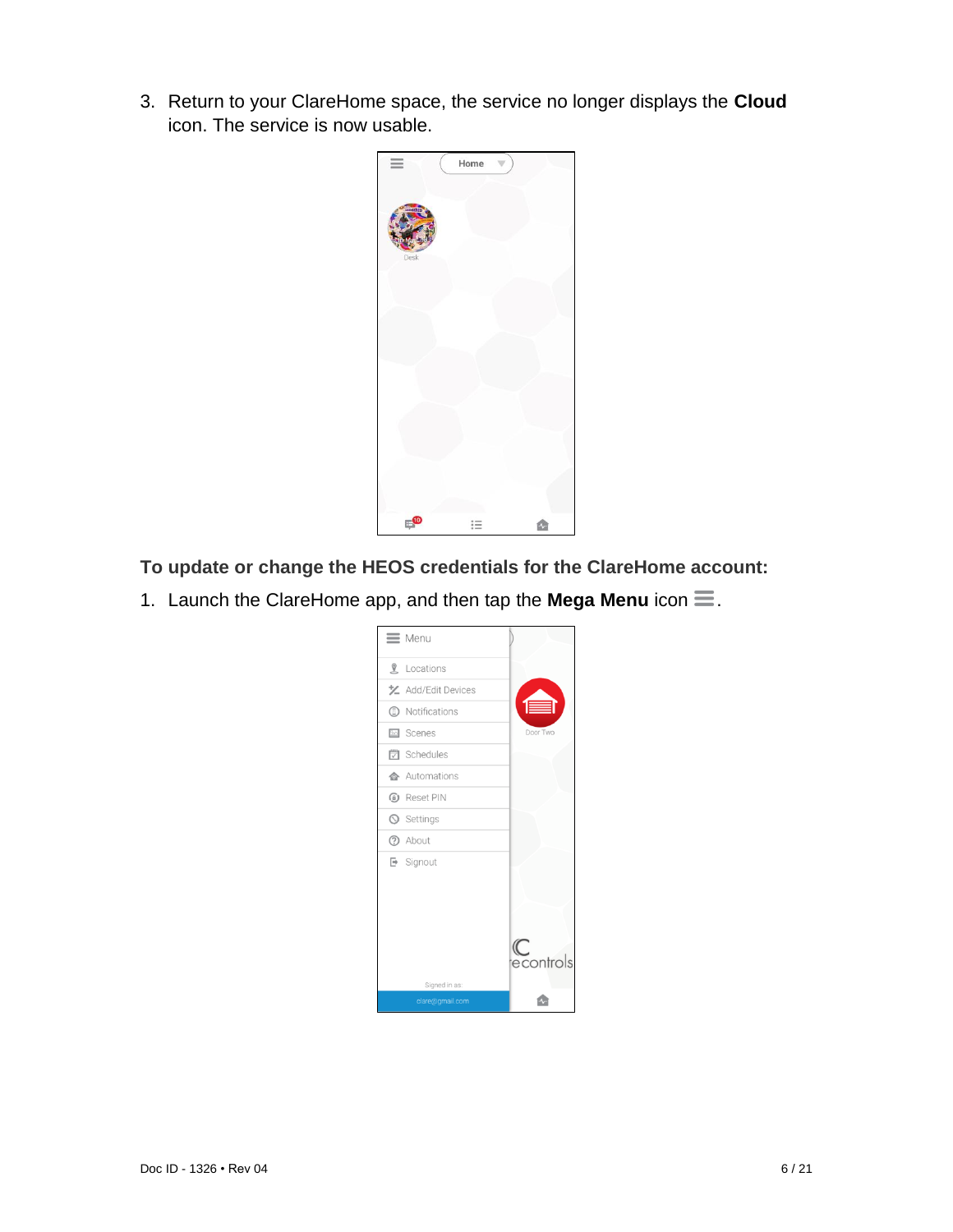2. Tap **Add/Edit Devices**.

| ×                | <b>½</b> Add/Edit Devices<br>ł |
|------------------|--------------------------------|
| $\text{B}^\circ$ | Climate                        |
| 渝                | Lighting                       |
| ♪                | Music                          |
| θ                | Security                       |
|                  |                                |
|                  |                                |
|                  |                                |
|                  |                                |
|                  |                                |
|                  |                                |
|                  |                                |
|                  |                                |
|                  |                                |
|                  | ц                              |

3. Tap **Music**, and then select the HEOS device.

| <b>Music Devices</b>    |  |
|-------------------------|--|
| Desk<br>Denon / HEOS 1  |  |
| Play1<br>Sonos / PLAY:1 |  |

4. Tap **Configure Device**.

| <b>Edit Device</b>        |             |
|---------------------------|-------------|
| <b>Device Name</b>        |             |
| Desk                      |             |
|                           |             |
| <b>Device Area</b>        |             |
| Desk                      |             |
|                           |             |
|                           | Add an Area |
| Type<br>♪ Denon-HEOS 1    |             |
|                           |             |
| <b>Status</b>             |             |
| <b>O</b> Device is online |             |
|                           |             |
| <b>Configure Device</b>   |             |
|                           |             |
|                           |             |
|                           |             |
|                           |             |
|                           |             |
|                           |             |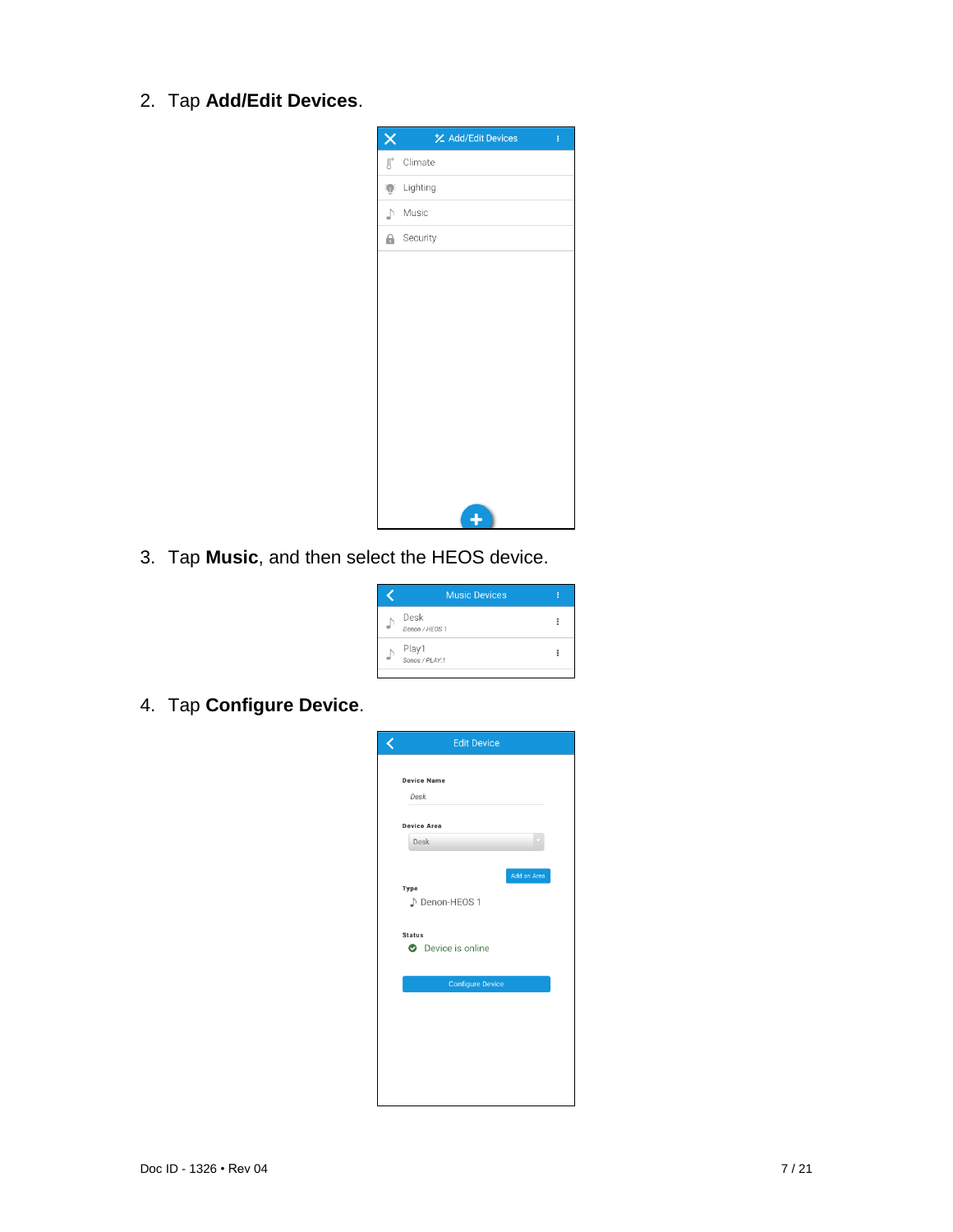5. Enter your HEOS **Username** and **Password**, and then tap **Save**.



- **To access HEOS services with the ClareHome app:**
- 1. Access the HEOS service in the ClareHome app, and then tap to expand the music services menu.

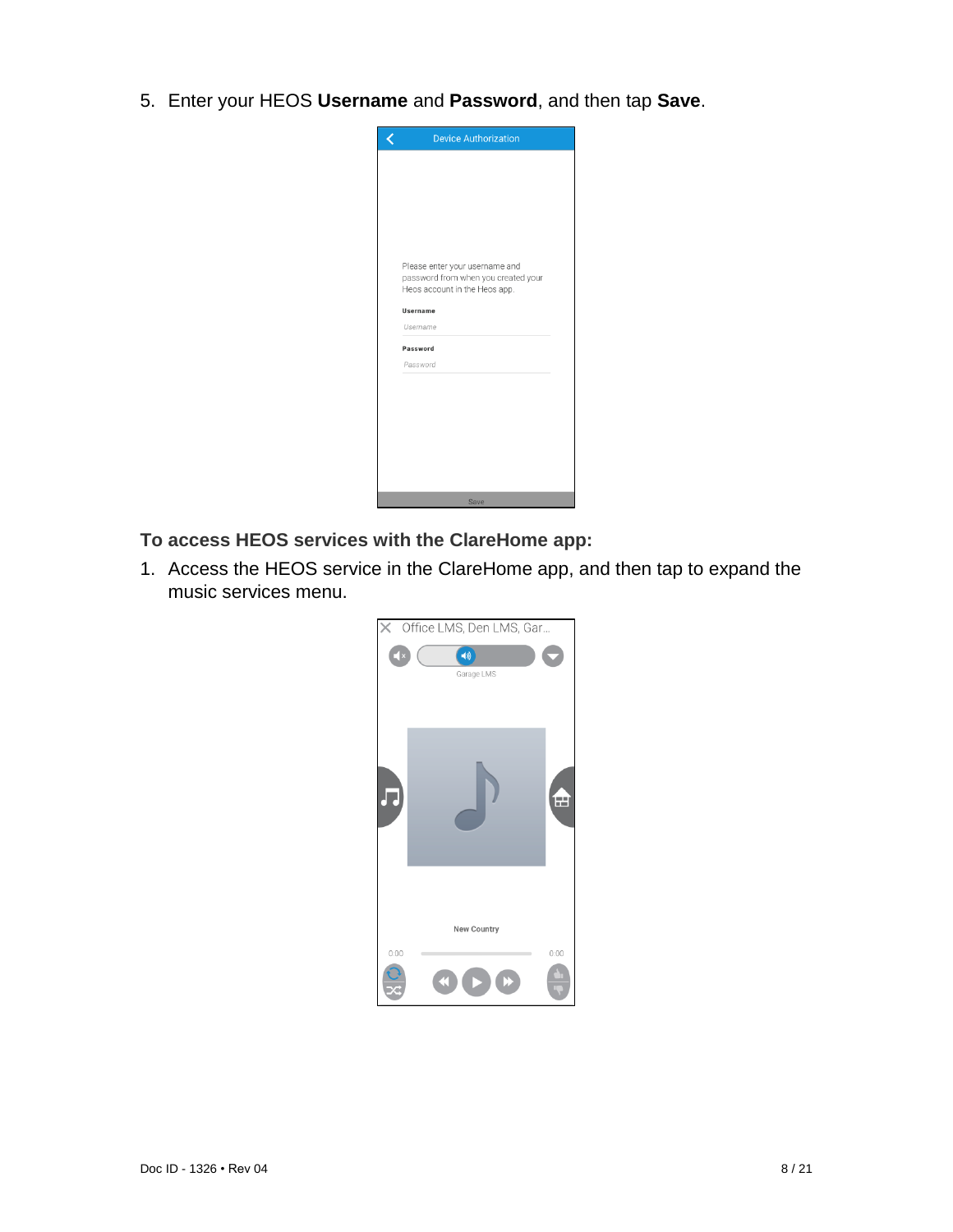2. Tap the **Music Note** icon **the** *to* view the music services.

|                 | л |               |      |
|-----------------|---|---------------|------|
| $\,<$<br>Tuneln |   |               |      |
| Local Radio     |   | >             |      |
| Music           |   | $\,>\,$       |      |
| News            |   | $\,>\,$       |      |
| Sports          |   | $\mathcal{P}$ |      |
| Talk            |   | $\,>\,$       |      |
| By Location     |   | $\,>\,$       |      |
| By Language     |   | $\mathbf{L}$  |      |
| Search Tuneln   |   | $\,>\,$       |      |
| Podcasts        |   | $\,>\,$       |      |
|                 |   |               |      |
|                 |   |               | 0:00 |
|                 |   |               |      |

- 3. Tap a service in HEOS for example, Tunein.
- 4. Select a search method.

Each music service has different search options available, they match the Sonos options. For example, Tunein allows the user to search by location, language, and keywords.

| Л<br>≡                   |               |      |
|--------------------------|---------------|------|
| $\overline{a}$<br>Tuneln |               |      |
| Local Radio              | ⋋             |      |
| Music                    | $\,>\,$       |      |
| News                     | $\mathbf{L}$  |      |
| Sports                   | $\mathcal{P}$ |      |
| Talk                     | $\mathcal{P}$ |      |
| By Location              | $\mathcal{P}$ |      |
| By Language              | $\,>\,$       |      |
| Search Tuneln            | $\mathcal{P}$ |      |
| Podcasts                 | $\mathbf{r}$  |      |
|                          |               |      |
|                          |               |      |
|                          |               | 0:00 |
|                          |               |      |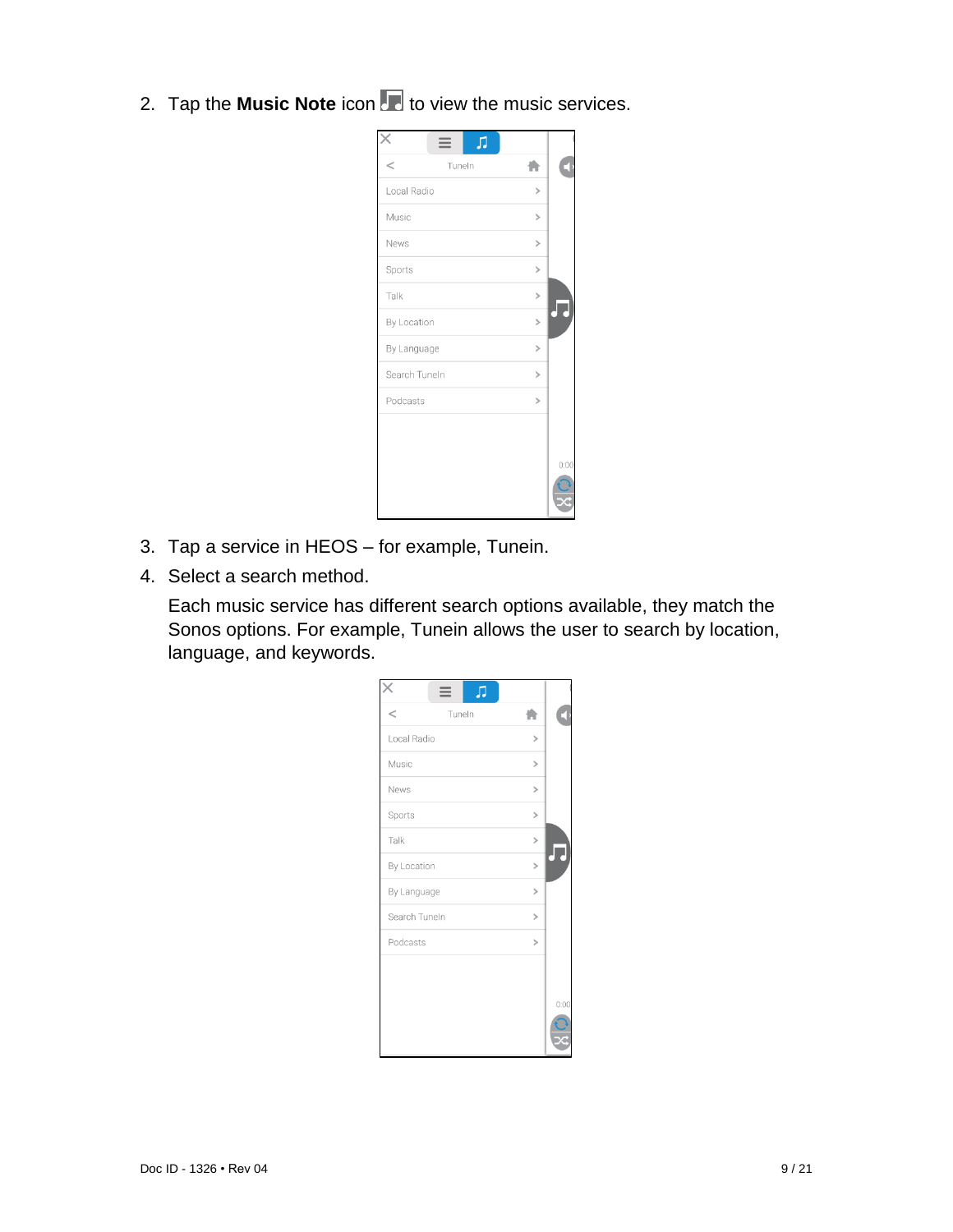**To change the Aux input in the ClareHome app:** 

1. Launch the ClareHome app, and then browse to your Denon HEOS music service.



2. Tap the Music Source icon **Follow**, and then tap the Aux Input.

| $\equiv$<br>Л |               |      |
|---------------|---------------|------|
| Services      |               |      |
| Tuneln        | $\mathbf{L}$  |      |
| Deezer        | $\mathcal{P}$ |      |
| Napster       | ↘             |      |
| iHeartRadio   | $\mathbf{L}$  |      |
| SiriusXM      | $\mathbf{L}$  |      |
| SoundCloud    | $\mathbf{L}$  |      |
| Tidal         | ⋋             |      |
| Amazon        | ↘             |      |
| Local Music   | ⋋             |      |
| Playlists     | $\mathcal{P}$ |      |
| History       | ↘             |      |
| AUX Input     |               | 0:00 |
| Favorites     | 5             |      |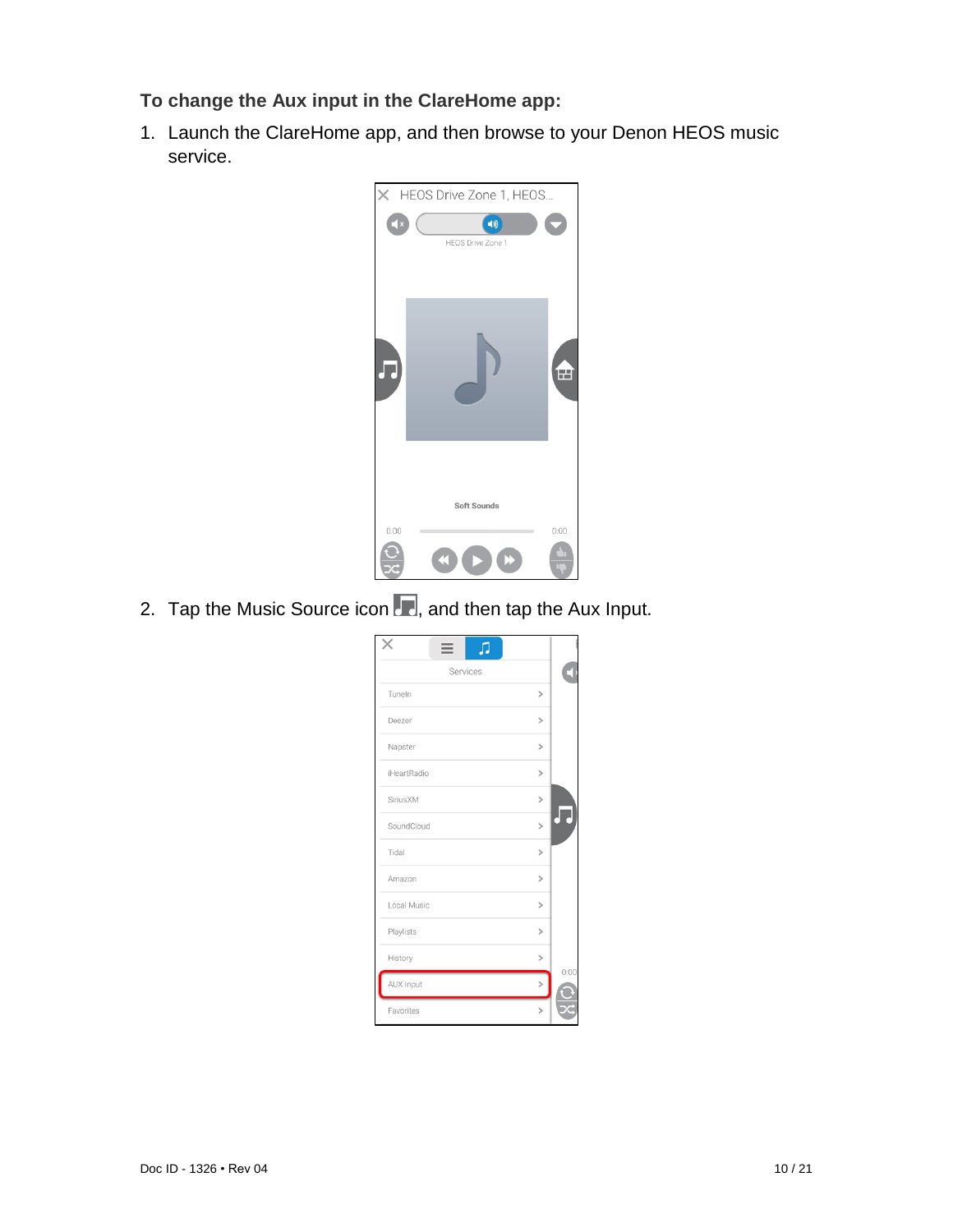3. Select the HEOS device, and then select the desired input.



#### 4. Tap **Play Now**.

The new input plays through the HEOS device.



**Note**: The input devices, unless configured separately, are not managed using ClareHome. If configured, you can select the AUX input through ClareHome music, but are not able to control it using music in ClareHome.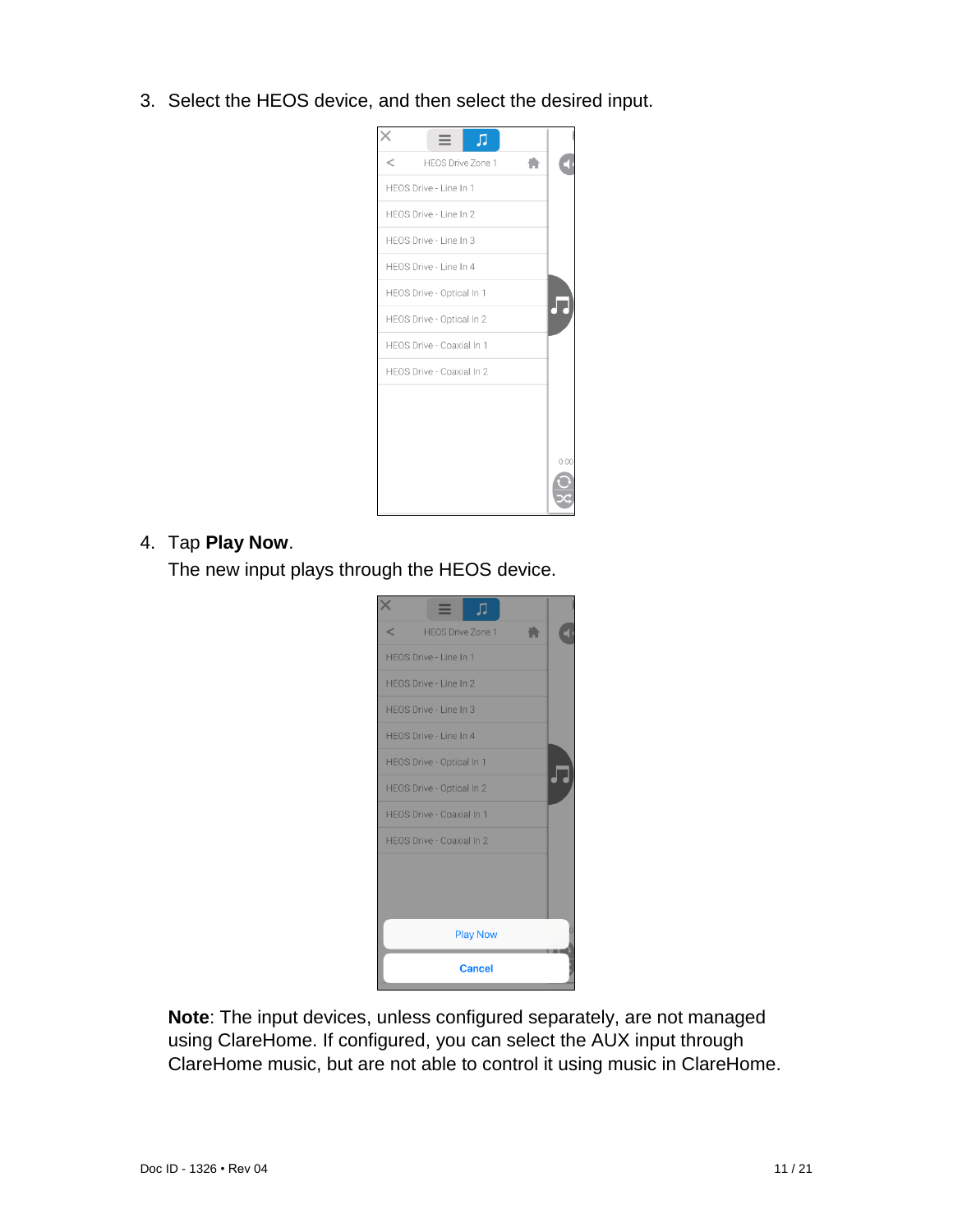# **Configuring distributed audio with HEOS and the MR-8**

HEOS amplifiers and devices working with CobraNet devices must be added and configured manually.

**Note:** Once HEOS is set as the audio input in the wizard, the auto-discovered and assigned services are removed. The services created using the wizard replace the auto-discovered defaults. If the HEOS device is not set as the input in the audio wizard, it will keep the auto-discovered services and prevent Fusion deployment.

**To configure the HEOS device in Fusion:**

- 1. Access your Fusion project, and then click the **Devices** tab.
- 2. Click the **Audio Setup Wizard** icon

The Audio Setup Wizard displays.

| <b>Audio Setup Wizard</b>                                                 | ⋒<br>⊗ |
|---------------------------------------------------------------------------|--------|
| <b>Audio Type Selection</b>                                               | €      |
|                                                                           |        |
|                                                                           |        |
| A HEOS/Sonos Only (HEOS/Sonos will be dynamically discovered and created) |        |
| HEOS/Sonos with CobraNet                                                  |        |
| LMS with CobraNet                                                         |        |
|                                                                           |        |
|                                                                           |        |
|                                                                           |        |
|                                                                           |        |
| $<$ Back<br>Next<br>Finish<br>Cancel                                      |        |
|                                                                           |        |

**Note:** If you have any existing audio configured, a warning dialog displays. Click **Cancel** to exit the Wizard.

 $-$  or  $-$ 

Click **OK** to erase old configurations and create a new audio service.

| <b>Delete Audio Configuration</b>                                                                                                                                                  |  |
|------------------------------------------------------------------------------------------------------------------------------------------------------------------------------------|--|
| Starting the audio wizard will erase your current audio configuration.<br>The data below will be deleted or updated.<br>Are you sure you want to delete the current configuration? |  |
| Devices will be deleted:<br>Audio - CS-MR-8<br>Audio - CS-iMR-4<br>Audio - Media Server<br>Audio - iMR-BR-1 (CLIO)                                                                 |  |
| Services will be deleted:<br>Dining<br>DirecTV<br>Family Room<br>Greg Play Audio Service<br>Kids Playroom                                                                          |  |
| Any Scenes or Rules referencing the devices or services above will be updated or deleted as necessary.                                                                             |  |
| OK<br>Cancel                                                                                                                                                                       |  |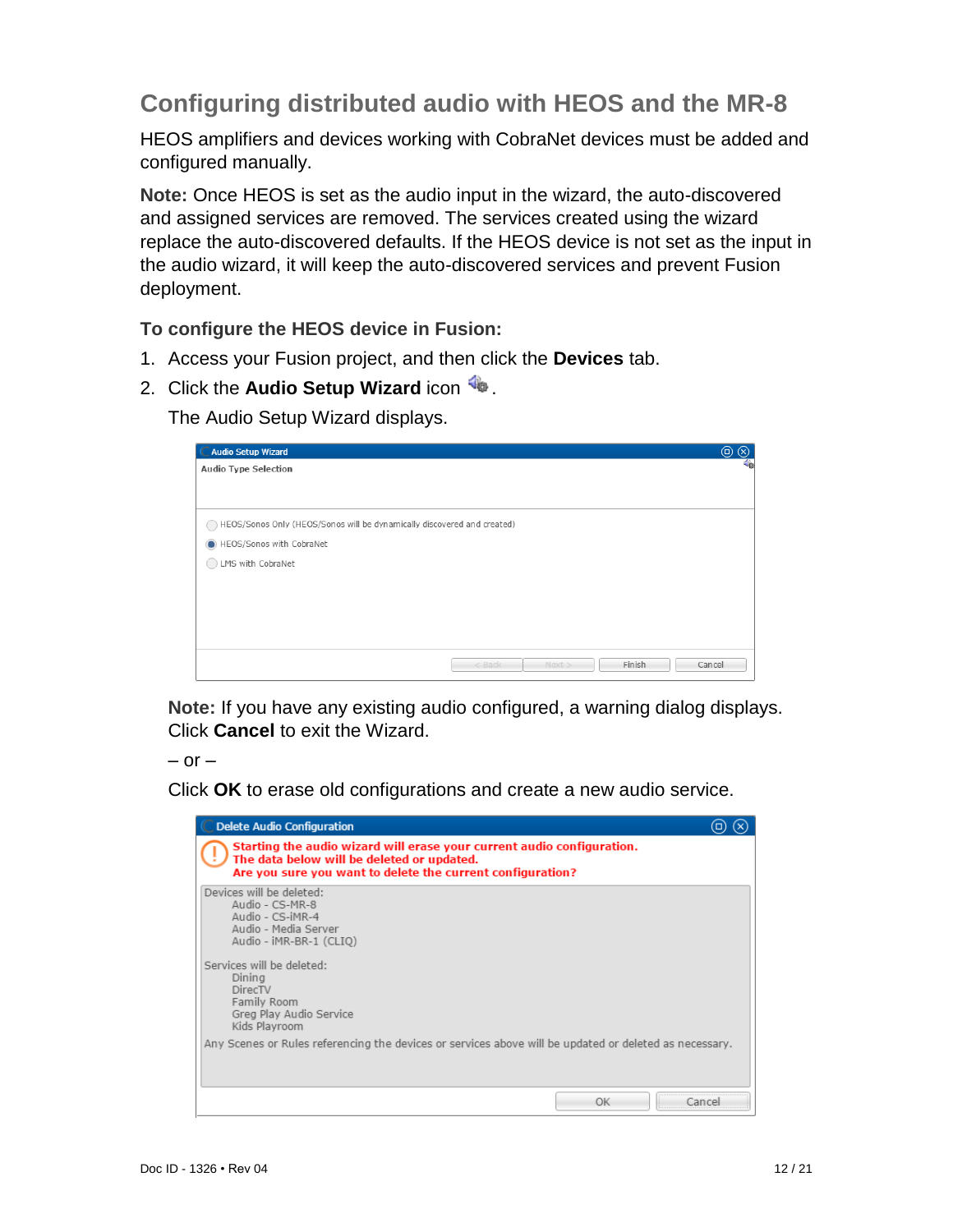- 3. Select HEOS/Sonos with CobraNet, and then click **Next >**. **Note:** LMS with CobraNet is not available on the CLIQ.mini.
- 4. Select the HEOS device (the input) in the left panel, and then select the speaker rooms in the right panel.

| <b>Audio Setup Wizard</b>                                                            |                                                                                                                                                                           | (ロ)<br>$[\mathsf{x}]$             |
|--------------------------------------------------------------------------------------|---------------------------------------------------------------------------------------------------------------------------------------------------------------------------|-----------------------------------|
| Source Device and Room Selection                                                     |                                                                                                                                                                           |                                   |
| This wizard will quide you through setting up the Streams Multi-Room Audio solution. | Ensure that you have already created all the external audio devices and rooms before proceeding.                                                                          |                                   |
| Select audio devices to use:                                                         | Select rooms with speakers:                                                                                                                                               |                                   |
| type filter text                                                                     | type filter text                                                                                                                                                          |                                   |
| <b>Living Room</b><br>4<br>Living Room HEOS<br>Unassigned Devices                    | Game Room<br>Garage<br>Great Room<br>Guest Bedroom<br>Guest Room<br>Kitchen<br>Lanai<br>Living room<br>Main Bathroom<br>Main Hallway<br>Master Bedroom<br>Mechanical Room | ▲<br>Ξ<br>$\overline{\mathbf{v}}$ |
|                                                                                      | $<$ Back<br>Next<br><b>Finish</b>                                                                                                                                         | Cancel                            |

- 5. Click **Next**.
- 6. The Configure Devices dialog displays. Click **Add** to view the Add Device dialog, and then select the desired CobraNet device in the Device drop-down.

|                   |                               | $\odot$ | $^{\circledR}$          |
|-------------------|-------------------------------|---------|-------------------------|
| <b>Add Device</b> |                               |         | 4                       |
|                   | Select and configure a device |         |                         |
|                   |                               |         |                         |
| Device:           |                               |         | $\overline{\mathbf{v}}$ |
|                   | CS-MR-8<br>$CS$ -RE-1         |         |                         |
|                   | CS-IMR-4                      |         |                         |
|                   | CS-IMR-6                      |         |                         |
|                   |                               |         |                         |
|                   |                               |         |                         |
|                   |                               |         |                         |
|                   |                               |         |                         |
|                   |                               |         |                         |
|                   |                               |         |                         |
|                   |                               |         |                         |
|                   |                               |         |                         |
|                   |                               |         |                         |
|                   |                               |         |                         |
|                   |                               |         |                         |
|                   |                               |         |                         |
|                   | Add Device                    | Cancel  |                         |
|                   |                               |         |                         |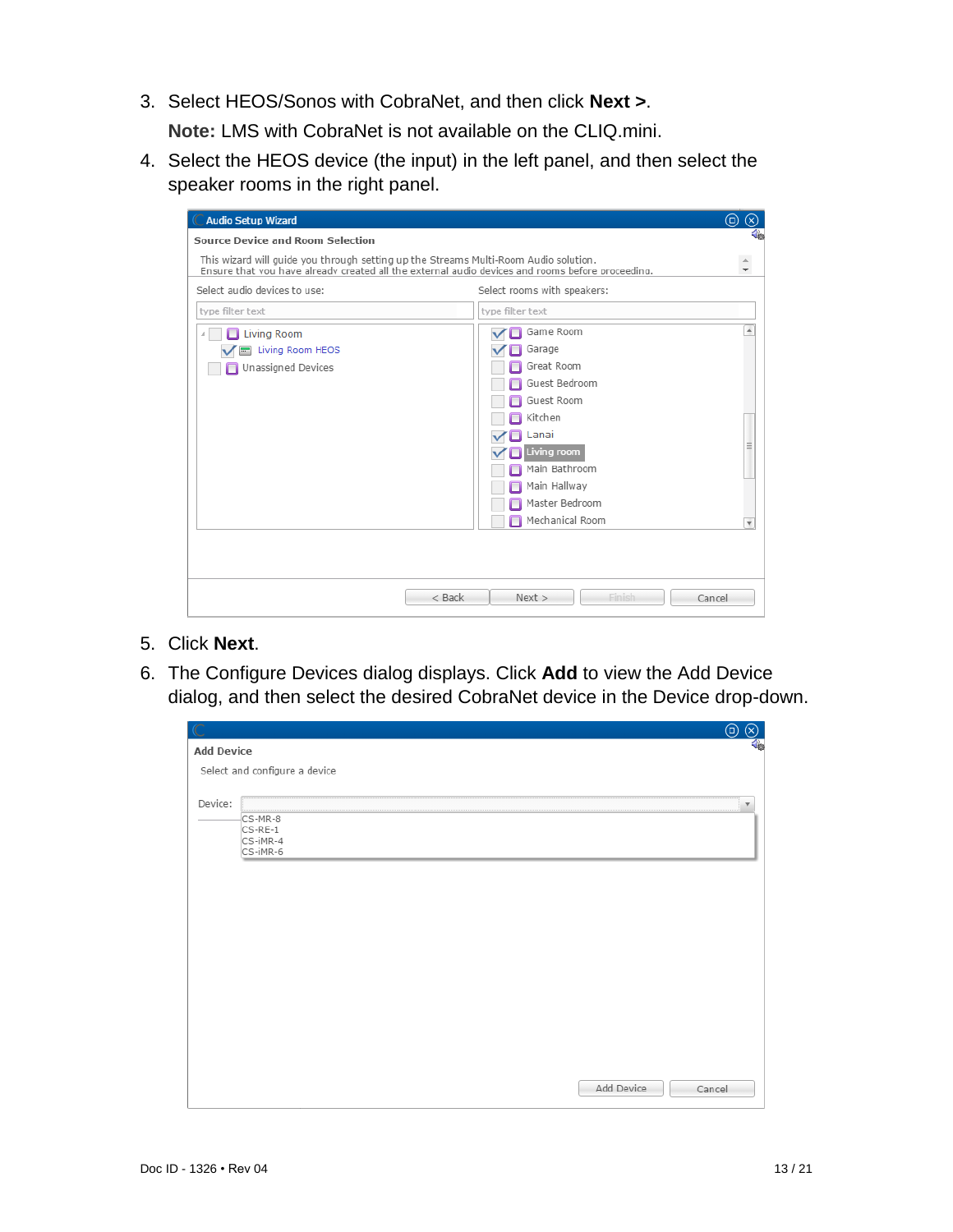- 7. Configure the CobraNet device.
	- **Name:** The desired name of the CobraNet device.
	- **I/O Ports:** The number of INs and OUTs used on the CobraNet device. **Note:** In our example we use HEOS as our only input, and have 4 speaker rooms as outputs. So, for IN we enter 1 and for OUT we enter 4.
	- **MAC Address:** The MAC address of the CobraNet device. It is found on the box of the device, or on the device's label.
	- **Network Address:** The IP address set for the CobraNet device. The CobraNet IP schematic is 172.30.100.x (x can be 2 through 254).

|                               |                                                                  | (□ | $\infty$                |
|-------------------------------|------------------------------------------------------------------|----|-------------------------|
| <b>Add Device</b>             |                                                                  |    | <b>Time</b>             |
| Select and configure a device |                                                                  |    |                         |
| Device: CS-MR-8               |                                                                  |    | $\overline{\mathbf{v}}$ |
|                               | Name:   MR8 with Heos                                            |    |                         |
|                               | I/O Ports: IN: 1 $\frac{4}{9}$ OUT: 4 $\frac{4}{9}$ Remaining: 3 |    |                         |
|                               | MAC Address: ab:11:ab:11:a1:b1                                   |    |                         |
| Network Address: 172.30.100.3 |                                                                  |    |                         |
|                               |                                                                  |    |                         |
|                               | Add Device<br>Cancel                                             |    |                         |

- 8. Click **Add Device**, and then expand the CobraNet device.
- 9. Double-click the **--None--** drop-down next to IN-1 or IN-S/PDIF, and then select the HEOS device for the audio source.

| <b>Audio Setup Wizard</b><br>$\mathbb{C}$ |          |      |        |        | $^{\circ}$<br>$^\circledR$ |
|-------------------------------------------|----------|------|--------|--------|----------------------------|
| <b>Configure Devices</b>                  |          |      |        |        | વસે                        |
| Add your audio devices below              |          |      |        |        |                            |
|                                           |          |      |        |        |                            |
| type filter text                          |          |      |        |        |                            |
| A MR8 with Heos (MR-8)                    |          |      |        |        |                            |
| ▶ Properties                              |          |      |        |        |                            |
| $IN-1: -NONE--$                           |          |      |        |        |                            |
| IN-S/PDIF: -- NONE--                      |          |      |        |        |                            |
| OUT-5: -- NONE--                          |          |      |        |        |                            |
| > OUT-4: -- NONE--                        |          |      |        |        |                            |
| > OUT-3: -- NONE--                        |          |      |        |        |                            |
| ▶ OUT-2: -- NONE--                        |          |      |        |        |                            |
|                                           |          |      |        |        |                            |
|                                           |          |      | Add    | Delete |                            |
|                                           |          |      |        |        |                            |
|                                           |          |      |        |        |                            |
|                                           |          |      |        |        |                            |
|                                           |          |      |        |        |                            |
|                                           | $<$ Back | Next | Finish | Cancel |                            |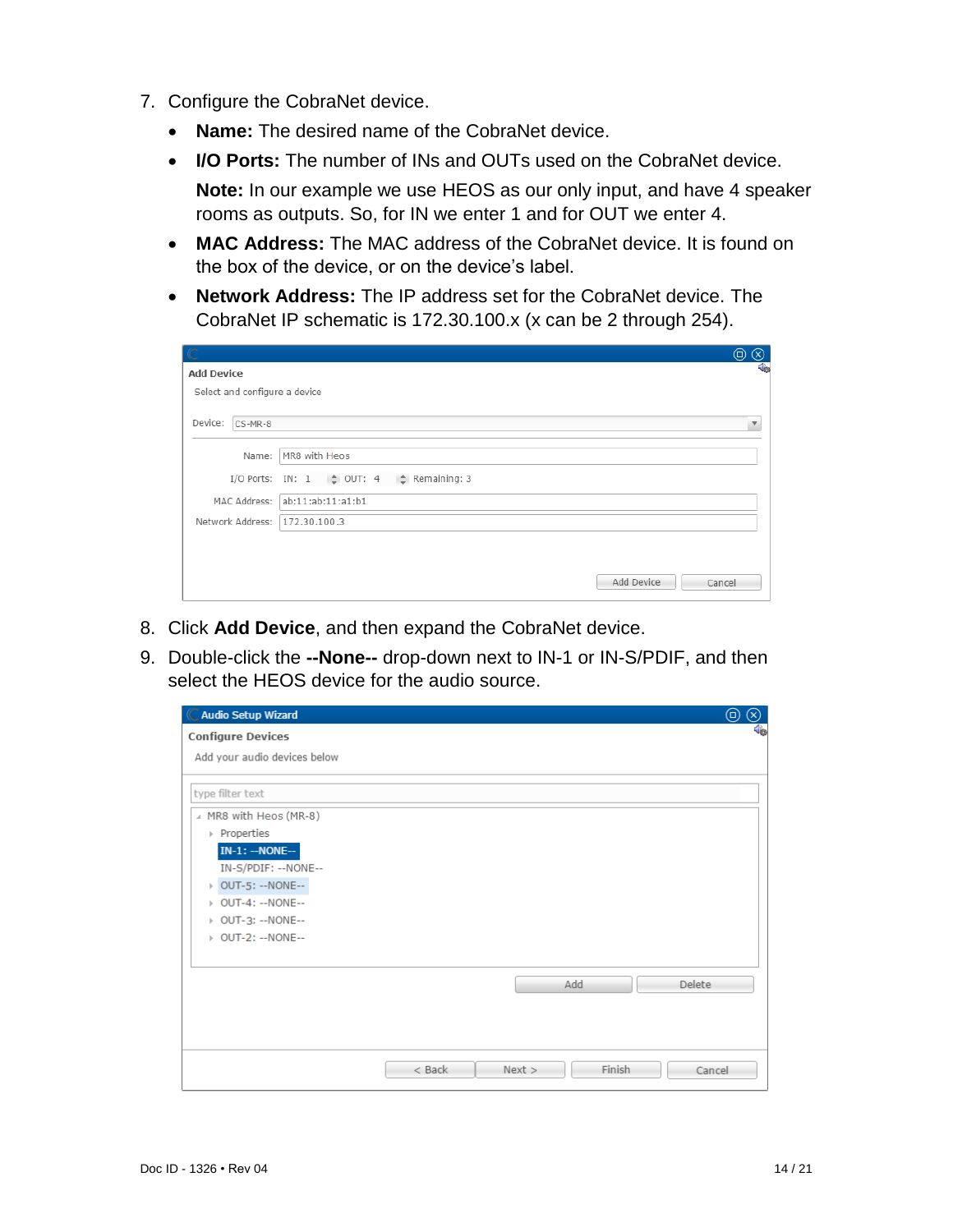10.Expand OUT-2, and then double-click **--None--** to select the area, and then double-click **--None--** to select the Receiver source. Repeat for each OUT.

| C Audio Setup Wizard                       |          |      |        | $^{\circ}$<br>$(\mathsf{x})$ |
|--------------------------------------------|----------|------|--------|------------------------------|
| <b>Configure Devices</b>                   |          |      |        | 4.                           |
| Add your audio devices below               |          |      |        |                              |
|                                            |          |      |        |                              |
| type filter text                           |          |      |        |                              |
| A MR8 with Heos (MR-8)                     |          |      |        |                              |
| ▶ Properties                               |          |      |        |                              |
| IN-1: -- NONE--                            |          |      |        |                              |
| IN-S/PDIF: RE-1                            |          |      |        |                              |
| 4 OUT-5: Game Room                         |          |      |        |                              |
| Receiver: --NONE--                         |          |      |        |                              |
| △ OUT-4: Garage                            |          |      |        |                              |
| Receiver: --NONE--                         |          |      |        |                              |
| △ OUT-3: Lanai                             |          |      |        |                              |
| Receiver: -- NONE--                        |          |      |        |                              |
| <b>OUT-2: Living Room</b><br>$\mathcal{A}$ |          |      |        |                              |
| Receiver: --NONE--                         |          |      |        |                              |
|                                            |          |      |        |                              |
|                                            |          |      |        |                              |
|                                            |          |      | Add    | Delete                       |
|                                            |          |      |        |                              |
|                                            |          |      |        |                              |
|                                            |          |      |        |                              |
|                                            |          |      |        |                              |
|                                            | $<$ Back | Next | Finish | Cancel                       |

**Note:** You must click outside of the last box you configure. If you do not click outside of the last configured option, it will not save.

11.Click **Next** to view the Review page.

| C Audio Setup Wizard                     | (ロ)              |
|------------------------------------------|------------------|
| <b>Review Devices and Services</b>       | ٩æ               |
| Review the proposed devices and services |                  |
| <b>Devices</b> Services                  |                  |
| ▶ ■ MR8 with Heos                        |                  |
|                                          |                  |
|                                          |                  |
|                                          |                  |
|                                          |                  |
| $<$ Back<br>Next >                       | Finish<br>Cancel |

 $-$  or  $-$ 

Click **Finish** to exit the Audio Setup Wizard.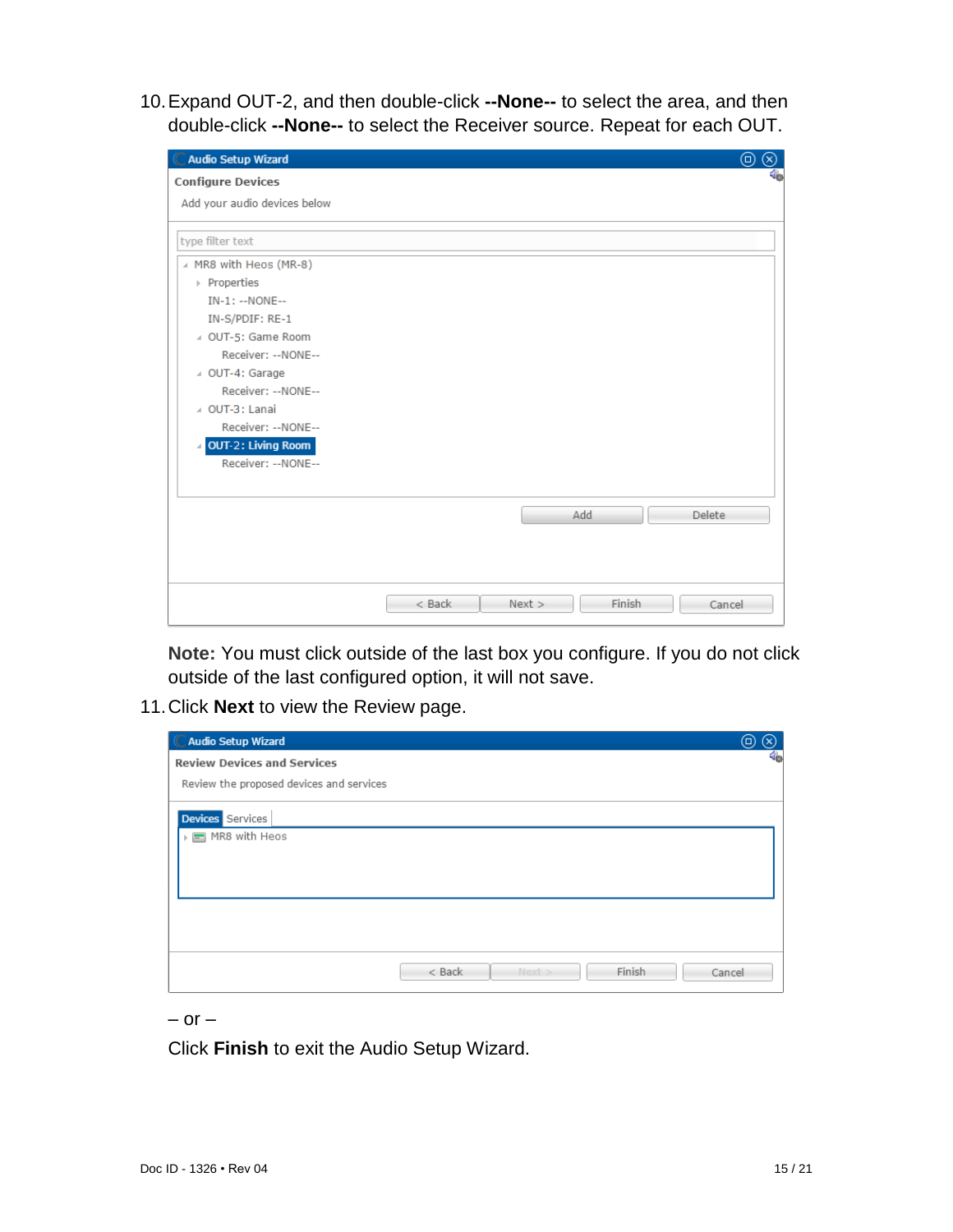# **Removing LMS and configuring HEOS**

When removing all LMS devices in the home and replacing them with HEOS only, follow the steps below.

**To remove LMS and configure HEOS:** 

- 1. Access the project in Fusion.
- 2. Click the **Devices** tab, and then click **the figure 10 aunch the Audio Setup Wizard.**

The Delete Audio Configuration dialog displays.

| <b>Delete Audio Configuration</b>                                                                                                                                                  |        |
|------------------------------------------------------------------------------------------------------------------------------------------------------------------------------------|--------|
| Starting the audio wizard will erase your current audio configuration.<br>The data below will be deleted or updated.<br>Are you sure you want to delete the current configuration? |        |
| Devices will be deleted:<br>Audio - CS-MR-8<br>Audio - CS-iMR-4<br>Audio - Media Server<br>Audio - iMR-BR-1 (CLIQ)                                                                 |        |
| Services will be deleted:<br>Dining<br>DirecTV<br>Family Room<br>Greg Play Audio Service<br>Kids Playroom                                                                          |        |
| Any Scenes or Rules referencing the devices or services above will be updated or deleted as necessary.                                                                             |        |
| OK                                                                                                                                                                                 | Cancel |

- 3. Click **OK**.
- 4. All audio configurations are cleared and the Audio Setup Wizard displays.

| C Audio Setup Wizard                                                    |          |      |        | $\left(\times\right)$<br>(□) |
|-------------------------------------------------------------------------|----------|------|--------|------------------------------|
| <b>Audio Type Selection</b>                                             |          |      |        | €                            |
|                                                                         |          |      |        |                              |
|                                                                         |          |      |        |                              |
| HEOS/Sonos Only (HEOS/Sonos will be dynamically discovered and created) |          |      |        |                              |
| HEOS/Sonos with CobraNet                                                |          |      |        |                              |
| LMS with CobraNet                                                       |          |      |        |                              |
|                                                                         |          |      |        |                              |
|                                                                         |          |      |        |                              |
|                                                                         |          |      |        |                              |
|                                                                         |          |      |        |                              |
|                                                                         | $<$ Back | Next | Finish | Cancel                       |

<span id="page-15-0"></span>5. Select HEOS/Sonos Only, click **Finish**, and then deploy the project.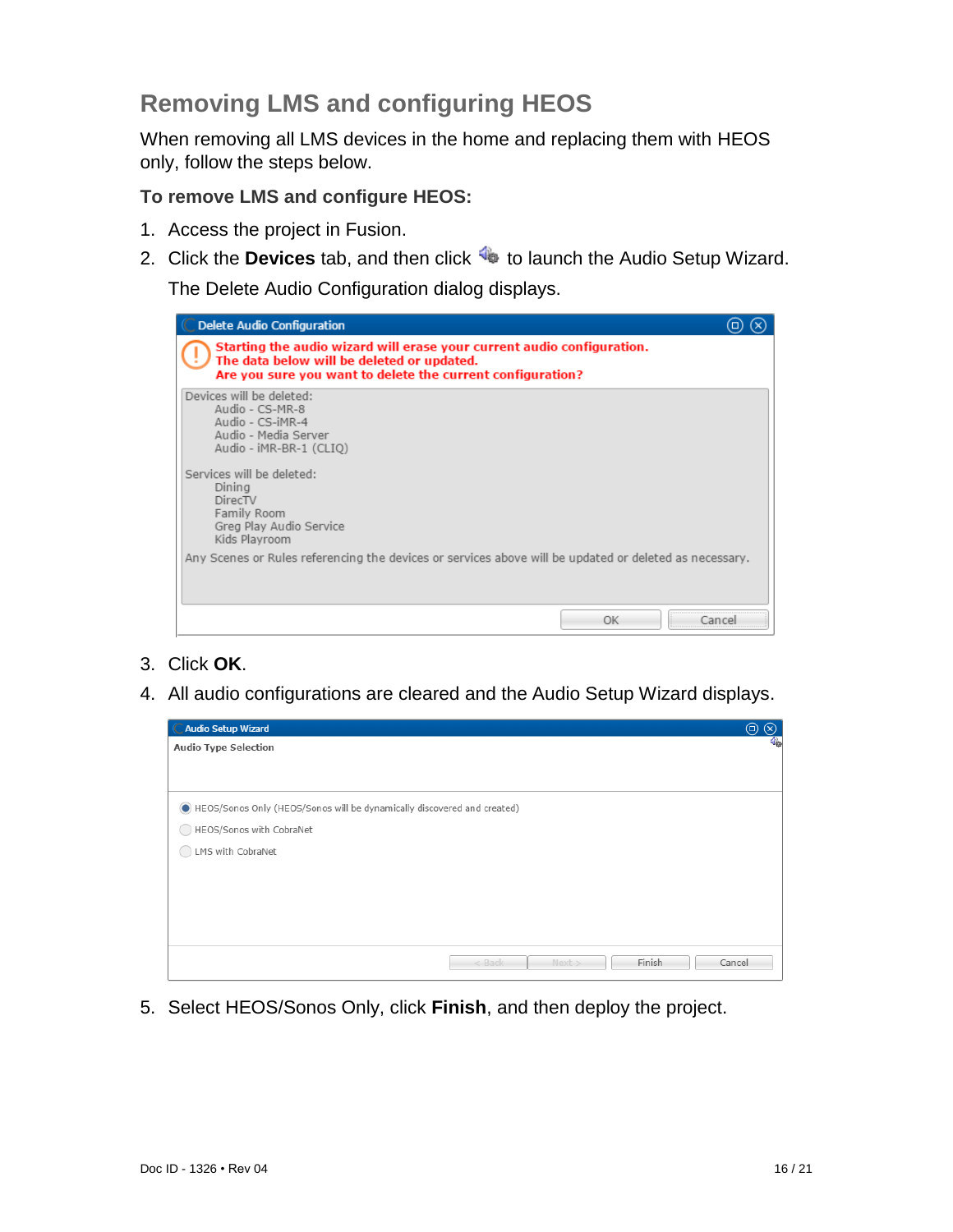# **Configuring scenes with HEOS**

Configure a scene for the HEOS device.

The following example sets a playlist scene. This scene plays a set playlist and increases the volume gradually to the desired point.

**Note:** The playlist name is case sensitive.

#### **To create a playlist scene:**

1. Access your project, and then click the **Scenes** tab.

|                        | $=$ $F$                                                                                                                                                                                                                                                                                                                                             |
|------------------------|-----------------------------------------------------------------------------------------------------------------------------------------------------------------------------------------------------------------------------------------------------------------------------------------------------------------------------------------------------|
|                        | $\begin{picture}(16,15) \put(0,0){\line(1,0){15}} \put(10,0){\line(1,0){15}} \put(10,0){\line(1,0){15}} \put(10,0){\line(1,0){15}} \put(10,0){\line(1,0){15}} \put(10,0){\line(1,0){15}} \put(10,0){\line(1,0){15}} \put(10,0){\line(1,0){15}} \put(10,0){\line(1,0){15}} \put(10,0){\line(1,0){15}} \put(10,0){\line(1,0){15}} \put(10,0){\line(1$ |
| type filter text       |                                                                                                                                                                                                                                                                                                                                                     |
| Name                   | Used                                                                                                                                                                                                                                                                                                                                                |
| Game Room - Movie Time | no                                                                                                                                                                                                                                                                                                                                                  |
|                        |                                                                                                                                                                                                                                                                                                                                                     |
|                        |                                                                                                                                                                                                                                                                                                                                                     |
|                        |                                                                                                                                                                                                                                                                                                                                                     |
|                        |                                                                                                                                                                                                                                                                                                                                                     |
|                        |                                                                                                                                                                                                                                                                                                                                                     |
|                        |                                                                                                                                                                                                                                                                                                                                                     |

2. Click the **New Scene** button **D**, and then enter a name for the scene.

| ₩ *Scene_1 X        | $=$ $E$             |
|---------------------|---------------------|
| <b>Scene Info</b>   | 園園チロ                |
| Scene Name: Scene_1 | <b>+</b> Add Action |
|                     |                     |
|                     |                     |
|                     |                     |
|                     |                     |
|                     |                     |

3. Click **Add Action**, and then select Invoke Service Operation.

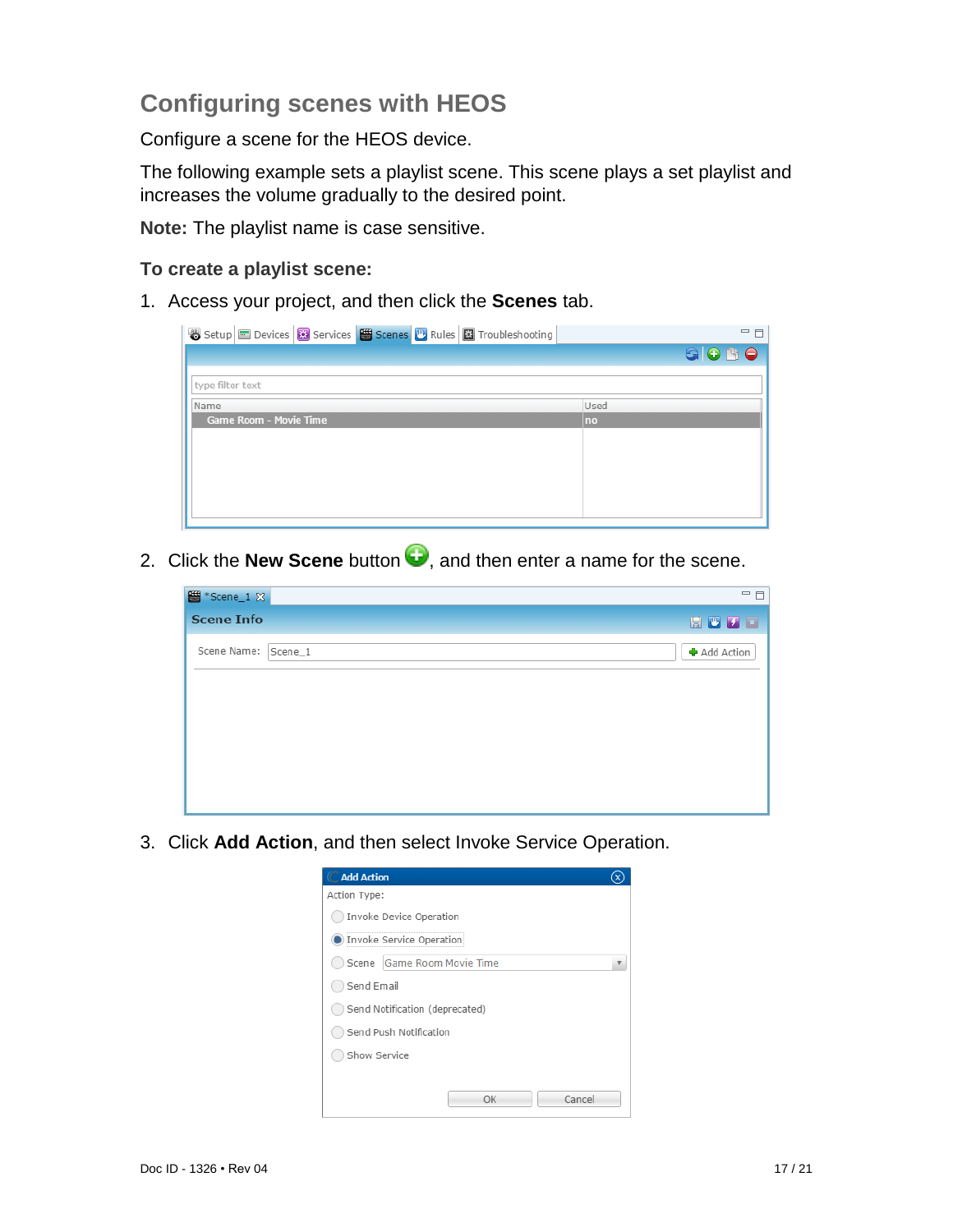- 4. Click **OK**, and then configure the Invoke **Service Operation** field.
	- **Service:** Select the HEOS service in the desired location.
	- **Control Point:** Select the Playlist Manager.
	- **Operation:** Select Play Playlist, and then enter the name of the playlist as prompted.

**Note:** The playlist name is case sensitive.

| Scene_1 X                                                                                                                                       | $=$ $F$                               |
|-------------------------------------------------------------------------------------------------------------------------------------------------|---------------------------------------|
| <b>Scene Info</b>                                                                                                                               | 開画チロ                                  |
| Scene Name:<br>HEOS - Play Playlist - HEOS Favorite                                                                                             | <b>+</b> Add Action                   |
| $\Box$ Invoke Service Operation                                                                                                                 | Delay Before Execute (sec): 0.00<br>e |
| Service:<br>- Living Room<br>Arguments<br>Control Point:<br>Living Room(HEO)<br>m<br>Classic Rock 1<br>Operation: <sup>0</sup> Play Playlist () |                                       |

- 5. Click **Add Action**, and then select Invoke Service Operation.
- 6. Click **OK**, and then configure the **Invoke Service Operation** field.
	- **Service:** Select the HEOS service in the desired location.
	- **Control Point:** Select the living room HEOS volume. If you are using distributed audio, use the MR-8's volume.
	- **Operation:** Select volume, and then enter the next desired volume as prompted.



7. Click **Add Action**, and then select Invoke Service Operation.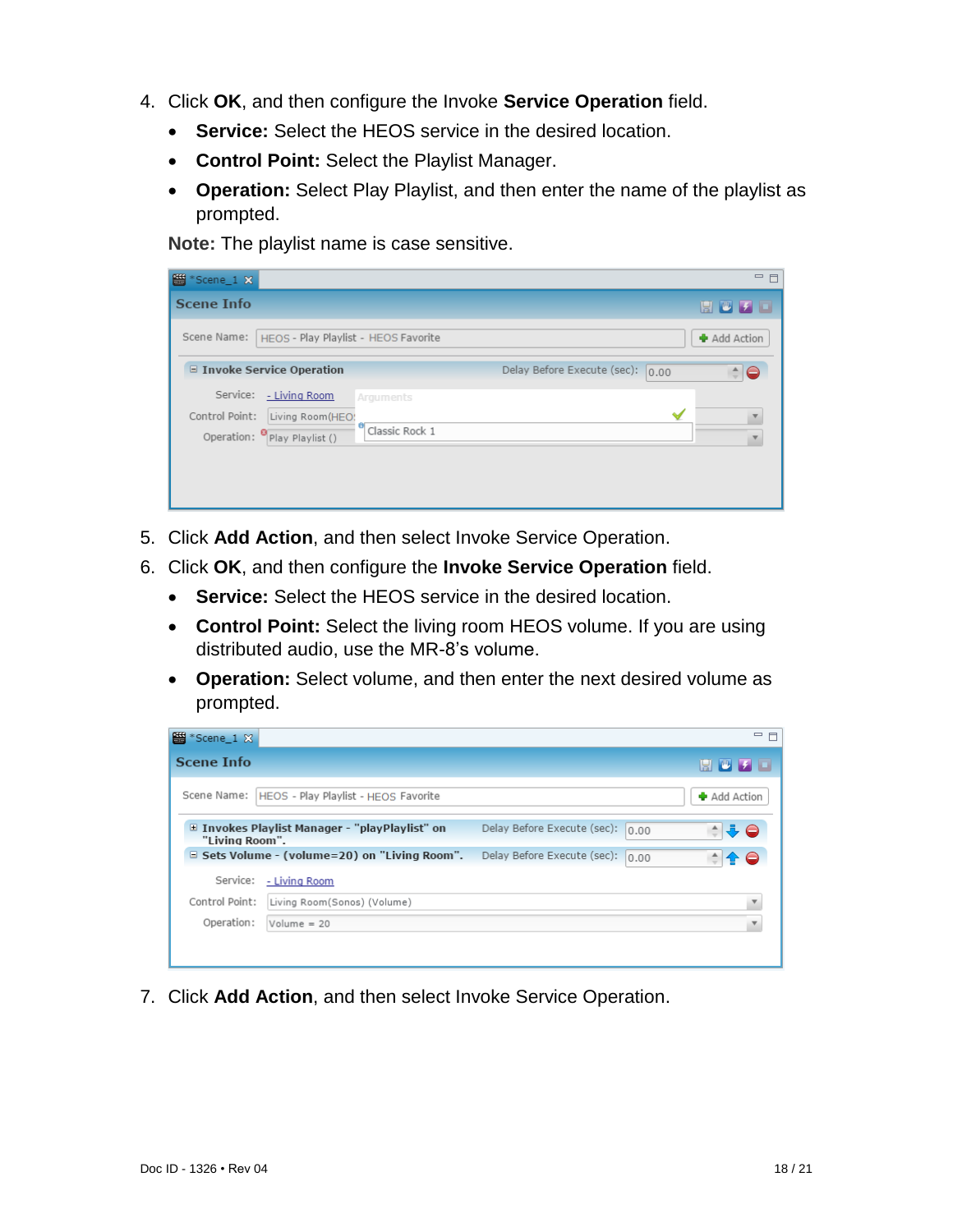- 8. Click **OK**, and then configure the **Invoke Service Operation** field.
	- **Delay Before Execute (sec):** This is the time delay before the action occurs. We set it at 3 seconds.
	- **Service:** Select the HEOS service in the desired location.
	- **Control Point:** Select the living room HEOS volume. If you are using distributed audio, use the MR-8's volume.
	- **Operation:** Select volume, and then enter the next desired volume as prompted.

| ■ *Scene_1 双      |                                                                                             | 三日                  |
|-------------------|---------------------------------------------------------------------------------------------|---------------------|
| <b>Scene Info</b> |                                                                                             | <b>REP 3</b>        |
| Scene Name:       | HEOS - Play Playlist - HEOS Favorite                                                        | <b>+</b> Add Action |
| "Living Room".    | Invokes Playlist Manager - "playPlaylist" on<br>Delay Before Execute (sec):<br>0.00         | $-1$<br>٥I          |
| Room".            | $\equiv$ Sets Volume - (volume=20) on "Living<br>Delay Before Execute (sec):<br>0.00        | 全事●                 |
|                   | $\equiv$ Sets Volume - (volume=22) on "Living Room".<br>Delay Before Execute (sec):<br>3.00 | ÷                   |
| Service:          | - Living Room                                                                               |                     |
| Control Point:    | Living Room (HEOS) (Volume)                                                                 |                     |
| Operation:        | $Volume = 22$                                                                               |                     |
|                   |                                                                                             |                     |
|                   |                                                                                             |                     |
|                   |                                                                                             |                     |

- 9. Repeat steps 7 through 8 for each desired volume increase.
- 10. Click the **Save** button **b**, and then configure rules for HEOS.

## **Configuring rules with HEOS**

Configure a rule for the HEOS device.

The following example sets a "disarmed by" security rule using HEOS. When the security panel is disarmed by John, the HEOS scene (configured above) runs.

**To create a "disarmed by" rule using HEOS:** 

1. Once the scene is created and saved, click the **New Rule** icon ...

| HEOS - Play Playlist - HEOS Favorite   HEOS - Play Playlist - HEOS Favorite X | $=$ $=$             |
|-------------------------------------------------------------------------------|---------------------|
| <b>Rule Info</b>                                                              | <b>BLE</b>          |
| Name:   HEOS - Play Playlist - HEOS Favorite                                  | $\sqrt{\ }$ Enabled |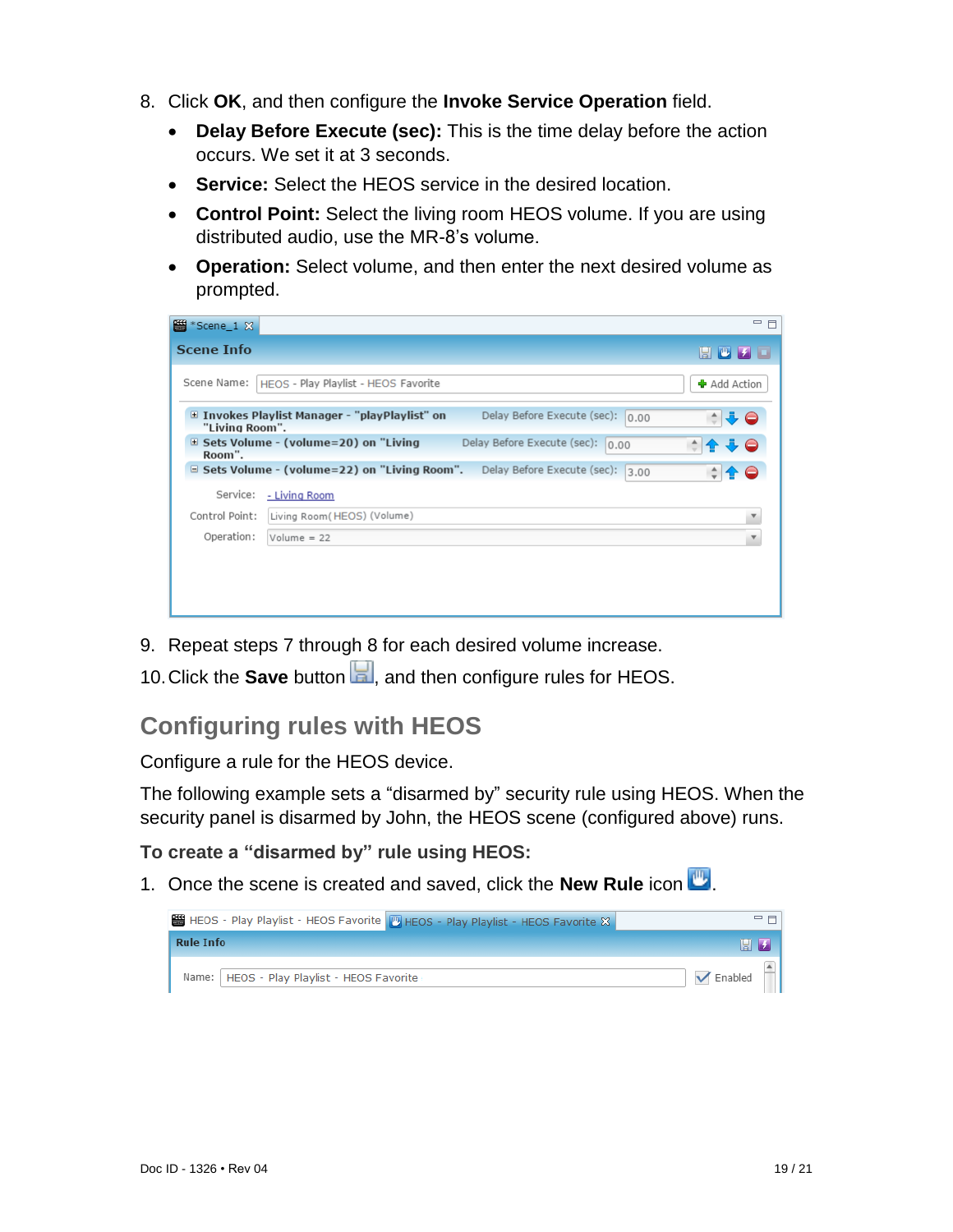2. The **Rule Info** tab displays.

If desired, change the rule name.

| HEOS - Play Playlist - HEOS Favorite   HEOS - Play Playlist - HEOS Favorite X                                                                                    | 三日 |  |  |  |  |
|------------------------------------------------------------------------------------------------------------------------------------------------------------------|----|--|--|--|--|
| <b>Rule Info</b><br>$\mathbb{R}$ $\mathbb{R}$                                                                                                                    |    |  |  |  |  |
| HEOS - Play Playlist - HEOS Favorite<br>Enabled<br>Name:                                                                                                         |    |  |  |  |  |
| <b>Event Part</b>                                                                                                                                                |    |  |  |  |  |
| Event Type: Custom Button                                                                                                                                        |    |  |  |  |  |
| When all entertainment buttons are enabled, some custom buttons may not have room to appear c<br>NOTE:<br>To make room, remove some other entertainment buttons. |    |  |  |  |  |
| Button Name:                                                                                                                                                     |    |  |  |  |  |
| Click to select services and button priorities<br>Service:                                                                                                       |    |  |  |  |  |
| <b>Selected services</b>                                                                                                                                         |    |  |  |  |  |
| Services<br><b>Button Priority</b>                                                                                                                               |    |  |  |  |  |

3. Configure the Event Part as below.

**Note:** This rule is an example and uses a pre-configured Interlogix NX-8 panel. The NX-8 allows individual pin numbers to be set in the panel. For configuration steps, follow the instructions included with the NX-8 panel.

- **Event Type:** Device Property Change Event
- **Device:** NX-8 Partition 1
- **Function:** Intrusion Partition
- **Property:** Disarmed By
- **Constraint:** =
- **Value:** John

| <b>Event Part</b> |
|-------------------|
|-------------------|

|             | Event Type: Device Property Change Event<br>▼                |  |
|-------------|--------------------------------------------------------------|--|
|             | Device: Entry - GE NX Series Security - GE NX-8, Partition 1 |  |
| Function:   | Intrusion Partition<br>▼                                     |  |
| Property:   | Disarmed By<br>$\overline{\mathbf{v}}$                       |  |
| Constraint: | $\mathcal{W}$ .<br>$=$                                       |  |
| Value:      | John                                                         |  |
|             |                                                              |  |

4. The Action Part is configured for you.

| <b>Action Part</b> |                                                                                 |  |
|--------------------|---------------------------------------------------------------------------------|--|
| Action Type: Scene |                                                                                 |  |
|                    | Action:   HEOS - Play Playlist - HEOS Favorite                                  |  |
|                    | Interrupt behavior: $\vert$ Continue with next command $\vert \mathbf{v} \vert$ |  |

5. Click the **Save** button **b**, and then deploy the project.